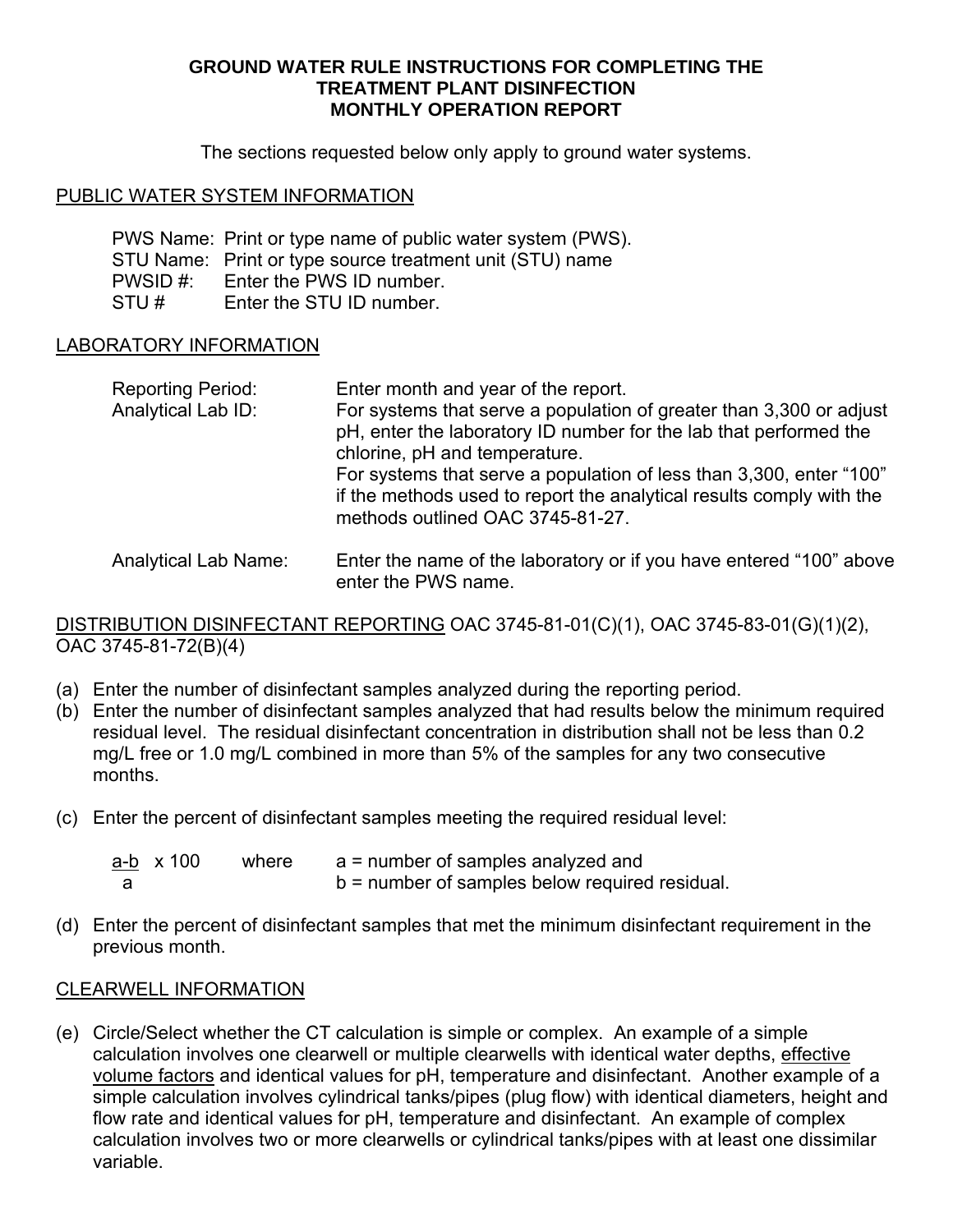(f) Circle/Select whether or not the disinfectant is monitored continuously (circular pen chart or 6 minute data logging). PWS > 3,300 population shall monitor and record residual disinfectant concentration of the water entering the distribution system (EP001) or prior to the first customer (GWR001) continuously. If there is a failure of the continuous disinfectant monitoring equipment, grab sampling every 4 hrs shall be conducted but continuous monitoring must be placed back on line in no more than 5 working days after the failure. PWS ≤3,300 population, with acceptance from the director, may take four hour grab samples in lieu of continuous monitoring.

If chloramines are utilized in the distribution system, the continuous analyzer should monitor combined chlorine residual (typically requires the simultaneous monitoring of free and total chlorine residuals) otherwise the continuous analyzer should measure free chlorine.

- (g) Enter the log removal/inactivation required.
	- Conventional (4.0)
	- Slow sand  $(4.0)$
	- Direct filtration (4.0)
	- Other approved requirement
- (h) Enter the Clearwell ID
- (i) Enter the Clearwell surface area (sq ft) and/or cylindrical/ pipe diameter (inches) and
- (j) Enter the approved effective volume factor of each clearwell.

## DATA FIELD DESCRIPTIONS FOR DISINFECTION ANALYTICAL INFORMATION (For example CT calculations**, see pg 5).**

(k) Free/Combined. Report the lowest free or combined chlorine residual (mg/L) in the water entering the distribution system (EP001) or prior to the first customer (GWR001) for each day the system is in operation.

If chloramines are utilized in the distribution system, report the lowest combined chlorine residual. Otherwise, report the lowest free chlorine residual. It is only necessary to report either free or combined chlorine residual depending upon whether chloramines or free chlorine is utilized in the distribution system.

- (l) Duration Chlorine Residual Fell Below Requirement: For systems required continuous monitoring enter the duration of time (to the nearest 0.1 hour) that the residual disinfectant fell below the requirement of 0.2 mg/L free or 1.0 mg/L combined. Other systems report the time it took in bringing the residuals up to the required level. The residual disinfectant concentration in the water entering the distribution system shall not be less than 0.2 mg/L free chlorine or 1 mg/L combined chlorine for more than four consecutive hours.
- (m) Peak Hourly Treatment Flow: Enter the peak hourly treatment flow (maximum treated water flow) in gallons per minute (gpm) for each day the system is in operation. Peak hourly flow should be total treated water flow, **NOT** high service pumping rate, unless there is no other way to measure total flow. Contact your district office for additional guidance.
- (n) Highest pH: Systems with continuous monitoring for pH; pH readings must be recorded daily and pH equipment calibrated weekly. Systems that adjust pH, the highest pH measured during the peak hourly flow for the treated water for each day must be recorded daily. For systems that do not have continuous monitoring equipment, collect and record pH measured for the treated water once a week.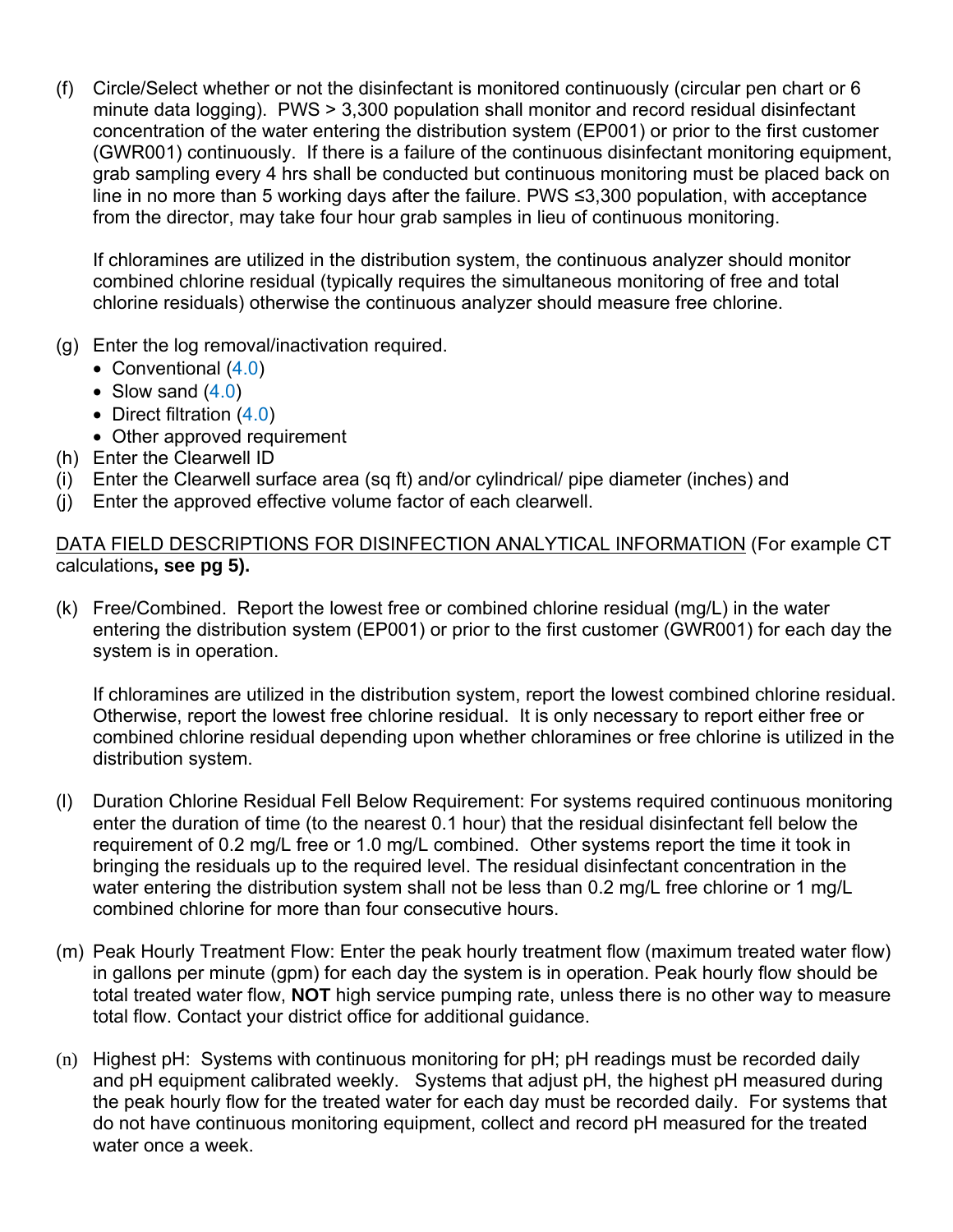- (o) Lowest Temp. Enter the lowest temperature in Celsius measured once a week.  $[°C = (°F 31) /$ 1.8]
- (p) Lowest Clearwell Operating Depth/Level Pipe Length: If only one clearwell is used or if two or more clearwells are used and the CT calculation is simple (identical values for water depth, temperature, pH and chlorine residual in all clearwells), enter the lowest operating depth/level (ft) during peak hourly flow. If only one cylindrical/pipe is used enter the length of the cylindrical/pipe (ft). If two or more clearwells are used and the CT calculation is complex, then leave this column blank and report the clearwell ID and the lowest operating level/depth during peak hourly flow (i.e., #1-26 ft, #2-30 ft) in the 'Comments' column. If two or more cylindrical/pipes are used and they are of different diameters, then leave this column blank and report the cylindrical/pipes ID and their respective length during peak hourly flow (i.e., #1-26 ft, #2-30 ft) in the 'Comments' column. If temperature, pH or chlorine residual also vary between clearwells, include this information for each clearwell.
- (q) Lowest Disinfectant Concentration: Enter the lowest disinfectant concentration of the clearwell effluent in mg/L (EP001) or prior to the first customer (GWR001) during the peak hourly flow for each day.
- (r) Effective Disinfectant...Enter the effective disinfectant contact time (minutes) the disinfectant was in contact with the water.

[clearwell surface area (sqft)(j) x lowest clearwell depth (q) x approved effective volume factor(k) x 7.48] peak hourly flow (n)

 $\frac{1}{2}$ [{(pipe diameter (in)(j) / 24}<sup>2</sup> X 3.1415}x pipe length (g) x approved effective volume factor(k) x 7.48] peak hourly flow (n)

- (s) Minimum Actual CT. Enter the minimum actual CT value (minutes x mg/L) achieved during peak hourly flow  $[(r) \times (s)]$ . When the peak flow rate lasts more than 1 hour, the system serves a population of greater than 3,300 and/or adjust pH select the concurrent pH, temperature, clearwell depth/level, and disinfectant concentration which results in the lowest minimum actual CT value. You can visit the Ohio EPA web site and download the appropriate Excel Spreadsheet to calculate your actual CT using your recorded data. The web site address is http://epa.ohio.gov/ddagw/gwr.aspx
- (t) Required CT. Enter the required CT value (minutes x mg/L) necessary to provide adequate disinfection (from CT Tables in OAC 3745-81-72). Without interpolation use the table that has the nearest but lowest temperature recorded at the peak hourly flow, and then the higher pH. If no interpolation is used, for virus inactivation at a pH greater than nine, the required CT shall be the same as the required CT at a pH-equal to ten.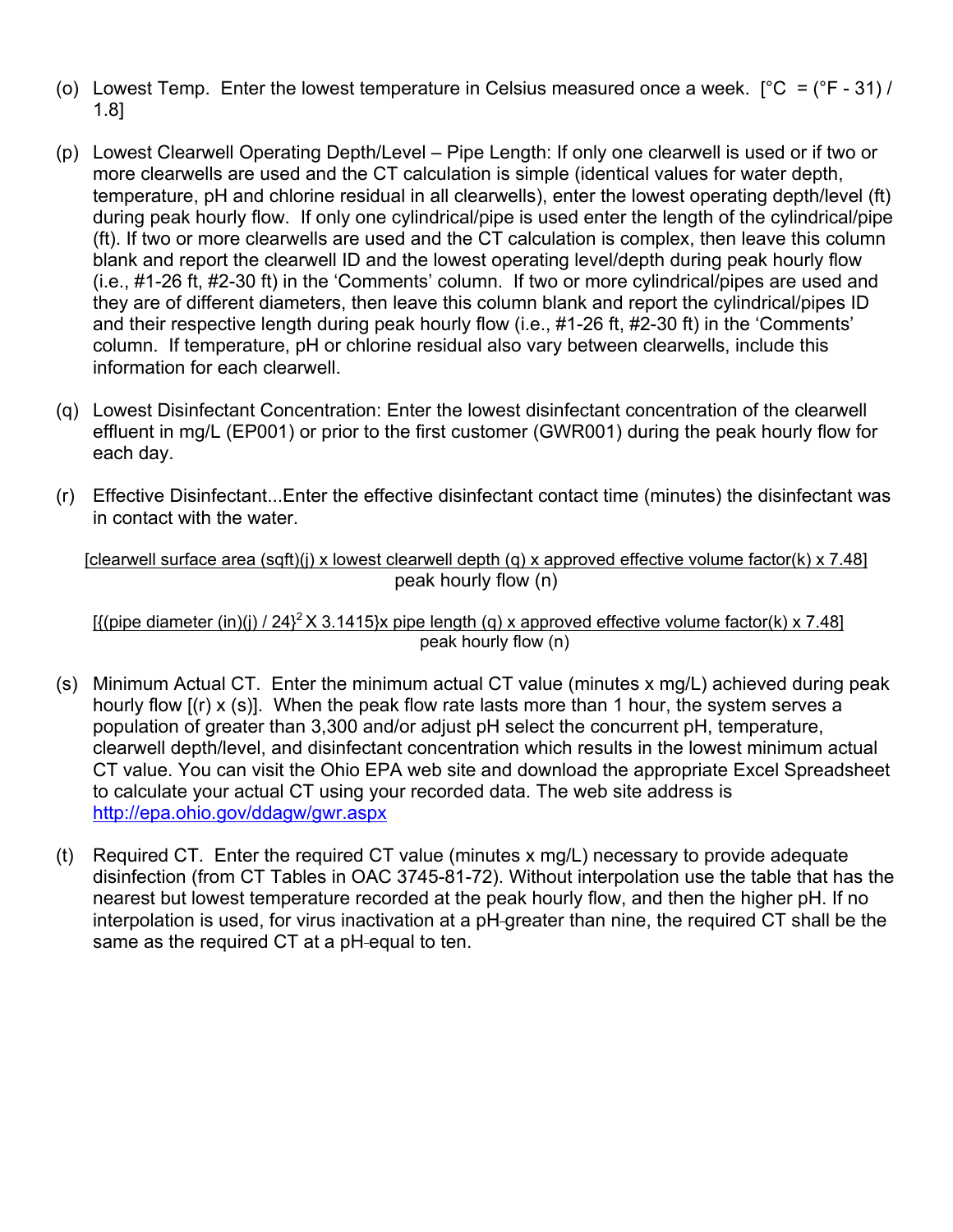Report Certification

- 
- 

(u) Signature: Operator-of-Record (DOR) must sign report. (v) Certification number: Print the Operator's Certification number. (w) Date: Print the date the report was completed.

The monthly operating report is to be submitted to your local Ohio EPA office by the tenth day of the following month. Send your report to the attention of: Division of Drinking and Ground Waters for your corresponding District Office.

> Ohio EPA Northwest District Office 347 North Dunbridge Road Bowling Green, OH 43402 (419) 352-8461

Ohio EPA Central District Office PO Box 1049 Columbus, OH 43216-1049 (614) 728-3778

Ohio EPA Southwest District Office 401 East Fifth Street Dayton, OH 45402 (937) 285-6357

Ohio EPA Northeast District Office 2110 East Aurora Road Twinsburg, OH 44087 (330) 963-1200

Ohio EPA Southeast District Office 2195 Front Street Logan, OH 43188 (740) 385-8501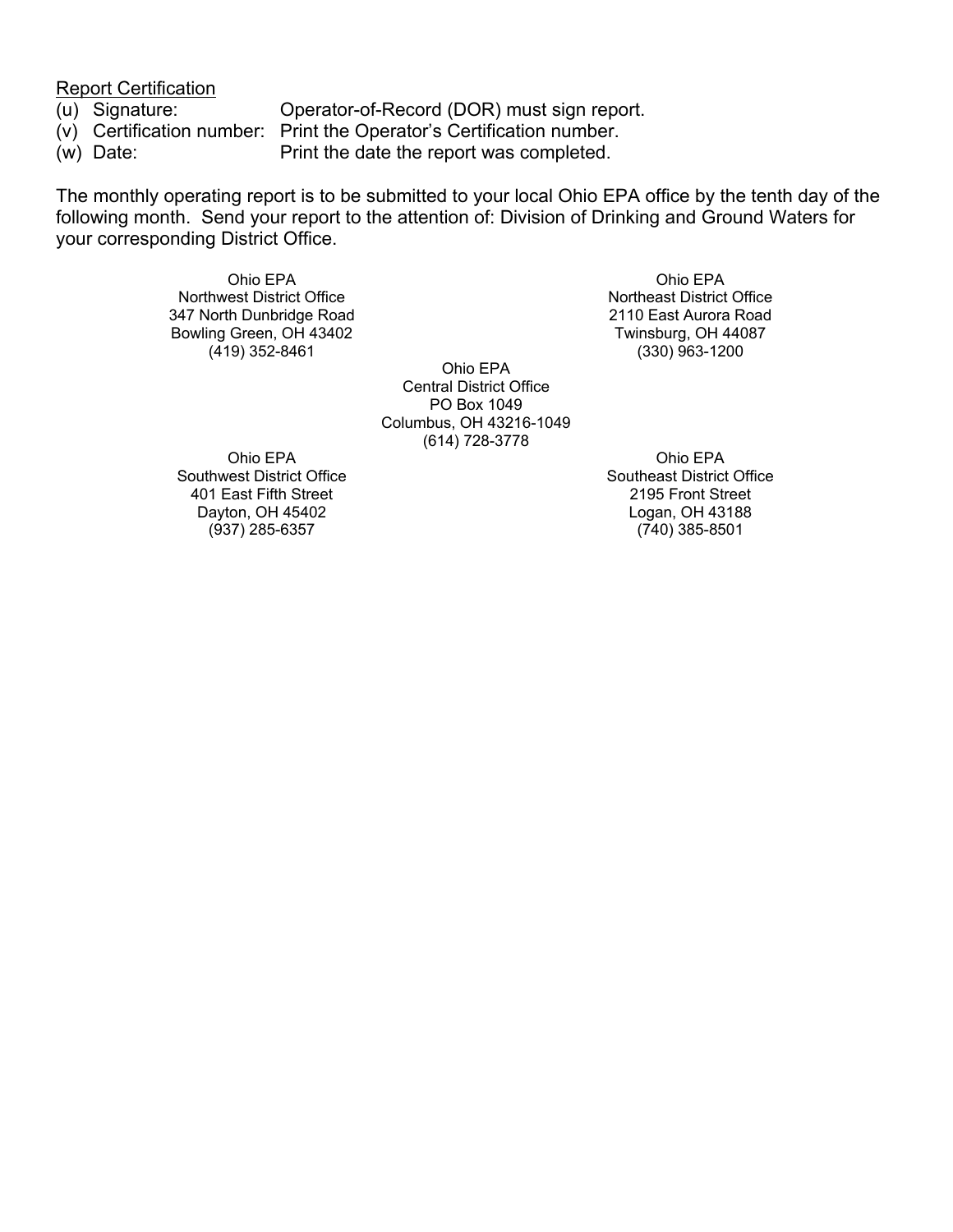# **EXAMPLE CT CALCULATION #1**

**SIMPLE CALCULATION** - 1 clearwell with an Approved Effective Volume Factor of 0.2



**NOTE:** All areas must be in square feet, and all flow rates must be in gallons per minute.

During Peak Hourly Flow:

| Free chlorine concentration of clearwell effluent: | 1.1 $mg/L$      |
|----------------------------------------------------|-----------------|
| Water temperature of clearwell effluent:           | $8.5^{\circ}$ C |
| Water depth in clearwell:                          | 17.5 feet       |
| pH of clearwell effluent:                          | 8.2 S.U.        |
| Peak hourly flow:                                  | 12,490 gpm      |

**NOTE:** Peak hourly flow is total treated water flow, **NOT** high service pumping rate!

STEP 1. Calculate the Surface Area of Clearwell

 $A = (160.2 \times 174.6)$  $A = 27,970$  sq. ft.

STEP 2 Calculate Effective Contact Time (T)

T = (Effective Volume Factor) x (Surface Area) x (Minimum Clearwell Level) x (7.48) Peak Hourly Flow

$$
T = 0.2 \times 27,970 \times 17.5 \times 7.48
$$
  
12,490

 $T = 58.627$  minutes

T = 59 minutes (rounded)

STEP 3 Calculate the Actual CT Value during the Peak Hourly Flow

CT = (Free chlorine concentration of clearwell effluent) x (Contact Time)  $CT = 1.1$  mg/L x 59 min  $CT = 64.9$  mg/L – min  $CT = 65$  (rounded)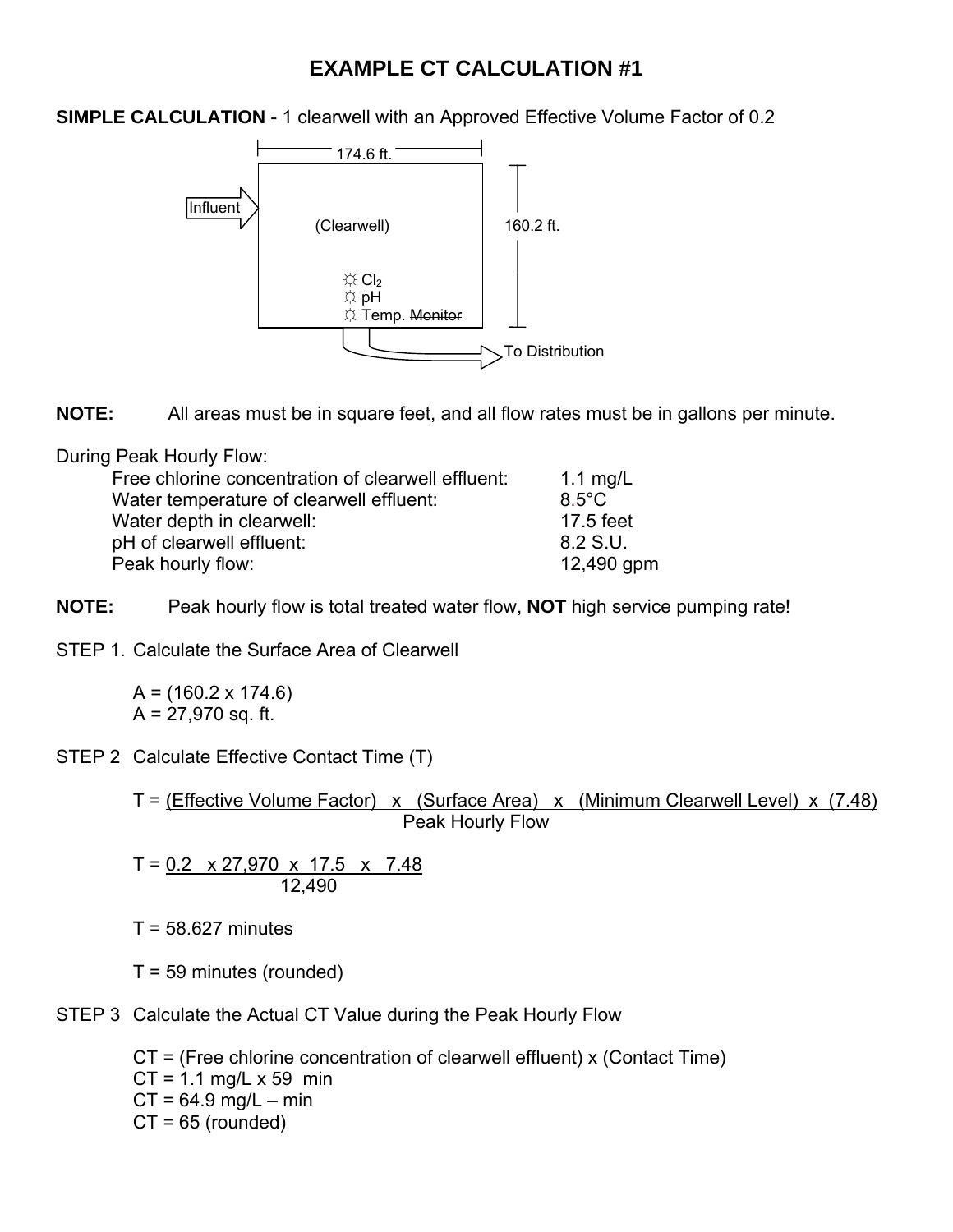STEP 4 Determine the Required CT Value

Temperature of clearwell effluent 8°C pH of clearwell effluent 8.2 Free Chlorine Concentration of clearwell effluent 1.1 mg/L Disinfection for Log Inactivation Required

Note: Temperature is rounded down to 8°C and pH is rounded up to 9.0, results may be interpolated from the tables.



CT Values for Inactivation of Viruses by Free Chlorine (pH 8.0- 9.0)

Compare your CT value from Step 3 above with the value you circled in Line B of the table below. If your CT is a number larger than the number you circled in Line B then your system probably provides at least 4-log treatment of viruses.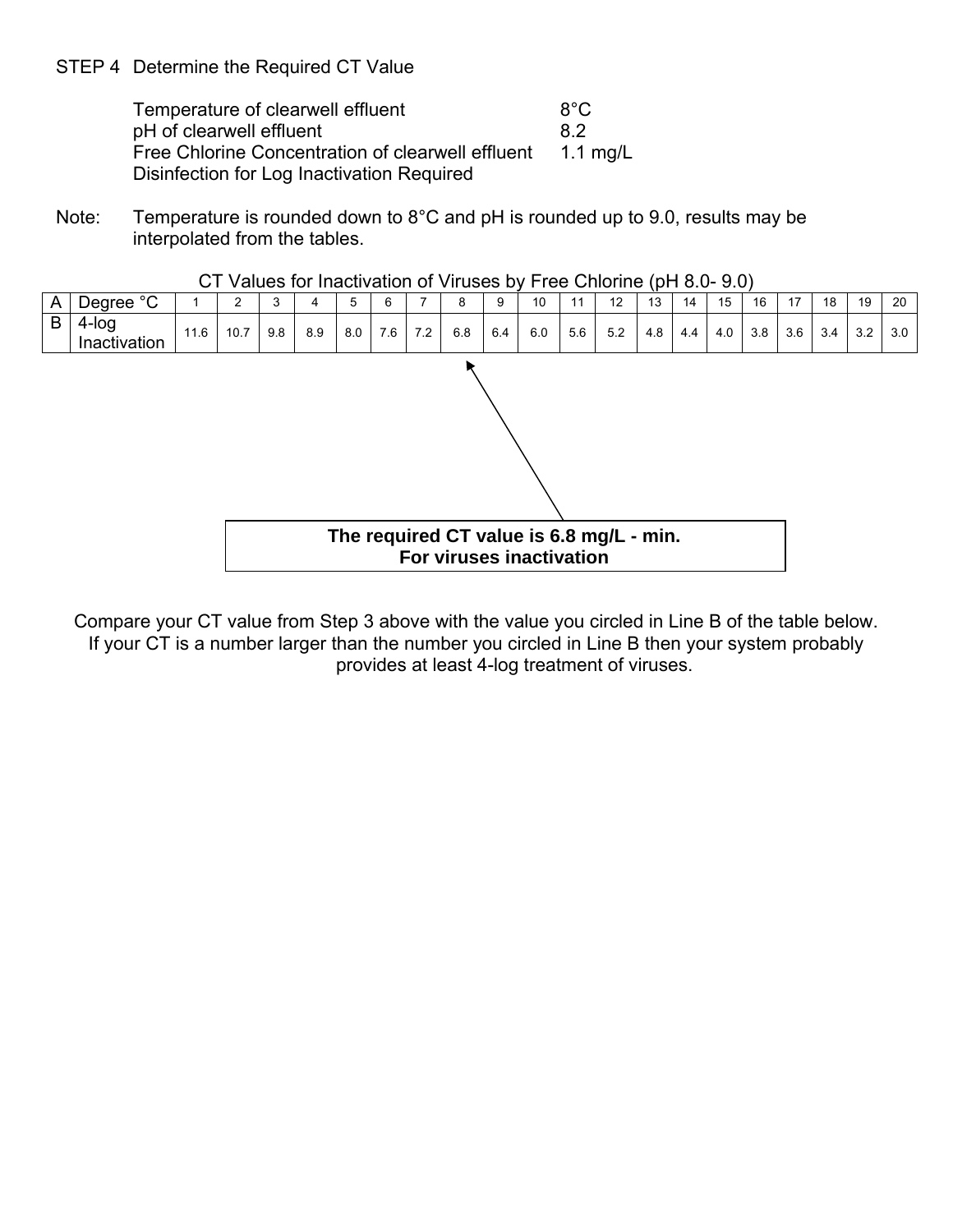### **EXAMPLE CT CALCULATION #2**

**Complex Calculation** - 2 clearwells with different Approved Effective Volume Factors and different clearwell levels.



STEP 1. Calculate the Surface Area (A) of each Clearwell

Clearwell # 1  $A_1 = 37.5 \times 75$  Clearwell # 2  $A_2 = 56 \times 200$  $A_1 = 2,813$  sq. ft.  $A_2 = 11,200$  sq. ft.

STEP 2. Calculate Effective Contact Time (T) for each clearwell.

T = (Effective Volume Factor) x (Surface Area) x (Minimum Clearwell Level) x 7.48) Peak Hourly Flow

Clearwell #1 T<sub>1</sub> =  $\frac{0.1 \times 2.813 \times 8 \times 7.48}{4.150}$  Clearwell # 2 T<sub>2</sub> =  $\frac{0.6 \times 11,200 \times 10 \times 7.48}{4.150}$ 4,150 4,150  $T_1$  = 4.056 minutes  $T_2$  = 121.121 minutes

 $T_1$  = 4 minutes (rounded)  $T_2$  = 121 minutes (rounded)

STEP 3. Calculate the Total Effective Contact Time (Tt)

 $Tt = T1 + T2$ Tt = 4 + 121 = **125 minutes**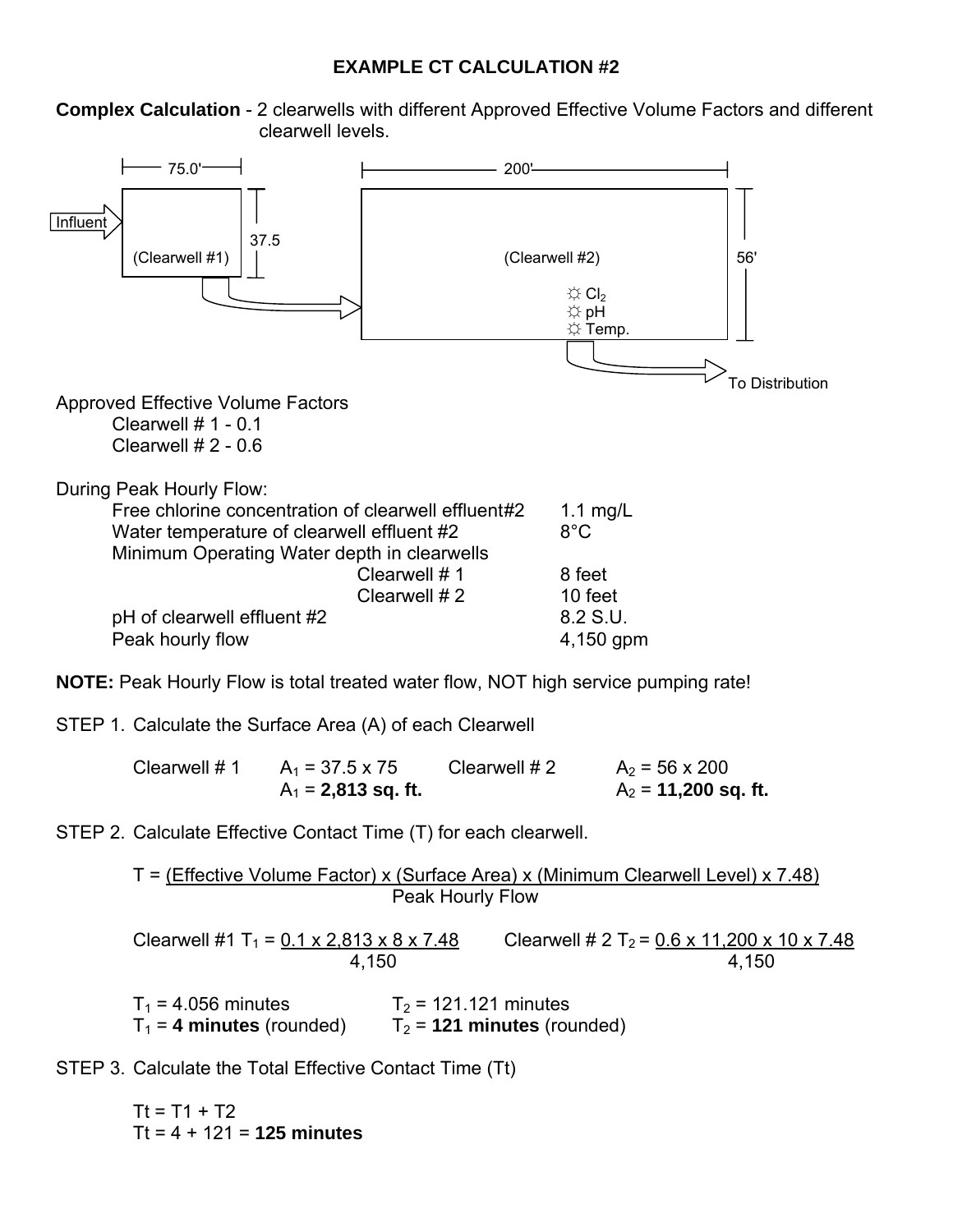STEP 4. Calculate the Actual CT Value During the Peak Hourly Flow

CT = (Free chlorine concentration of clearwell effluent) x (Contact Time)

 $CT = 1.1$  mg/L x 125 min CT = 137.5 mg/L - min CT = **138** (rounded)

# STEP 5. Determine the Required CT Value

| Water Temperature at clearwell effluent #2           | $8^{\circ}$ C |
|------------------------------------------------------|---------------|
| pH at clearwell effluent #2                          | 8.2 S.U.      |
| Free Chlorine Concentration at clearwell effluent #2 | 1.1 mg/L      |

Note: Temperature is rounded down to 8°C and pH is rounded up to 9.0, results may be interpolated from the tables.

|   |                       |     |      |     | U values for machivation or viruses by FIEE Childrift (pri 0.0- 3.0) |     |     |     |                                                                      |     |     |     |     |     |     |     |     |     |     |     |     |
|---|-----------------------|-----|------|-----|----------------------------------------------------------------------|-----|-----|-----|----------------------------------------------------------------------|-----|-----|-----|-----|-----|-----|-----|-----|-----|-----|-----|-----|
| A | Degree °C             |     | 2    | 3   | 4                                                                    | 5   | 6   |     | 8                                                                    | 9   | 10  | 11  | 12  | 13  | 14  | 15  | 16  | 17  | 18  | 19  | 20  |
| B | 4-log<br>Inactivation | 11. | 10.7 | 9.8 | 8.9                                                                  | 8.0 | 7.6 | 7.2 | 6.8                                                                  | 6.4 | 6.0 | 5.6 | 5.2 | 4.8 | 4.4 | 4.0 | 3.8 | 3.6 | 3.4 | 3.2 | 3.0 |
|   |                       |     |      |     |                                                                      |     |     |     | The required CT value is 6.8 mg/L - min.<br>For viruses inactivation |     |     |     |     |     |     |     |     |     |     |     |     |

CT Values for Inactivation of Viruses by Free Chlorine (pH 8.0- 9.0)

Compare your CT value from Step 3 above with the value you circled in Line B of the table below. If your CT is a number larger than the number you circled in Line B then your system probably provides at least 4-log treatment of viruses.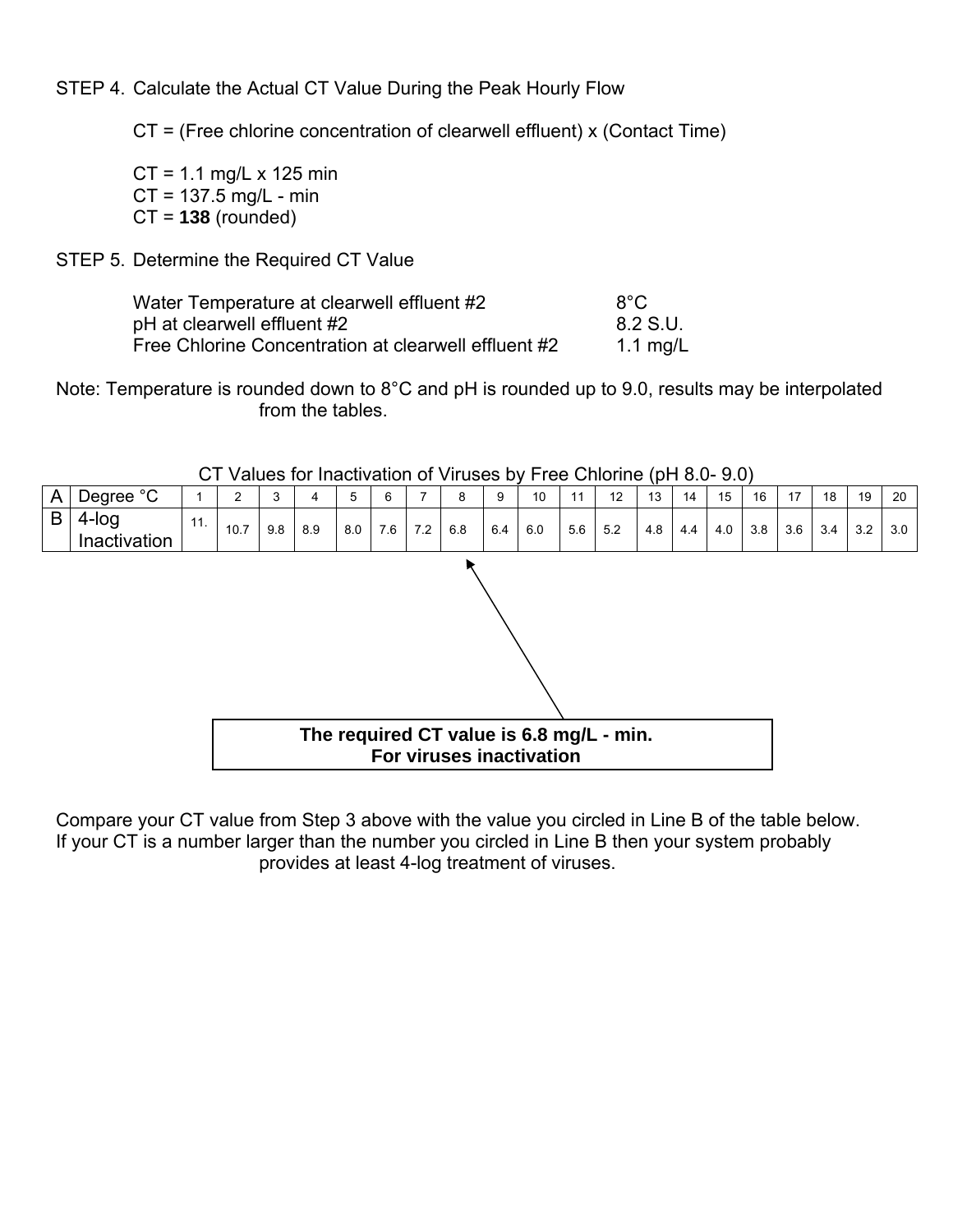### **EXAMPLE CT CALCULATIONS # 3**

**SIMPLE CALCULATION** - 1 Cylindrical/Pipe with an Approved Effective Volume Factor of 1.0



**NOTE:** All areas must be in square feet, and all flow rates must be in gallons per minute.

| During Peak Hourly Flow:                        |                 |
|-------------------------------------------------|-----------------|
| Free chlorine concentration at EP001 or GWR001: | 1.1 mg/L        |
| Water temperature at EP001 or GWR001:           | $8.5^{\circ}$ C |
| Cylindrical tank/pipe Diameter:                 | 24 inches       |
| pH at EP001 or GWR001:                          | 8.2 S.U.        |
| Peak hourly flow:                               | $10$ gpm        |

**NOTE:** Peak hourly flow is total treated water flow, **NOT** high service pumping rate!

STEP 1. Calculate the Surface Area of pipe

 $A = \left[ \{D, \, \text{in}/24 \right]^2 \times 3.1415 \right]$ A =  $\{[1.5 \text{ inch}/24]^2 \times 3.1415\}$  $A = 0.0123$  ft<sup>2</sup>

STEP 2 Calculate Effective Contact Time (T)

T =  $(Effective Volume Factor) \times (Surface Area) \times (Pipe height) \times (7.48)$ Peak Hourly Flow

 $T = 1.0 \times 0.0123 \times 740 \times 7.48$  $10$ 

 $T = 6.88$  minutes

 $T = 6.9$  minutes (rounded)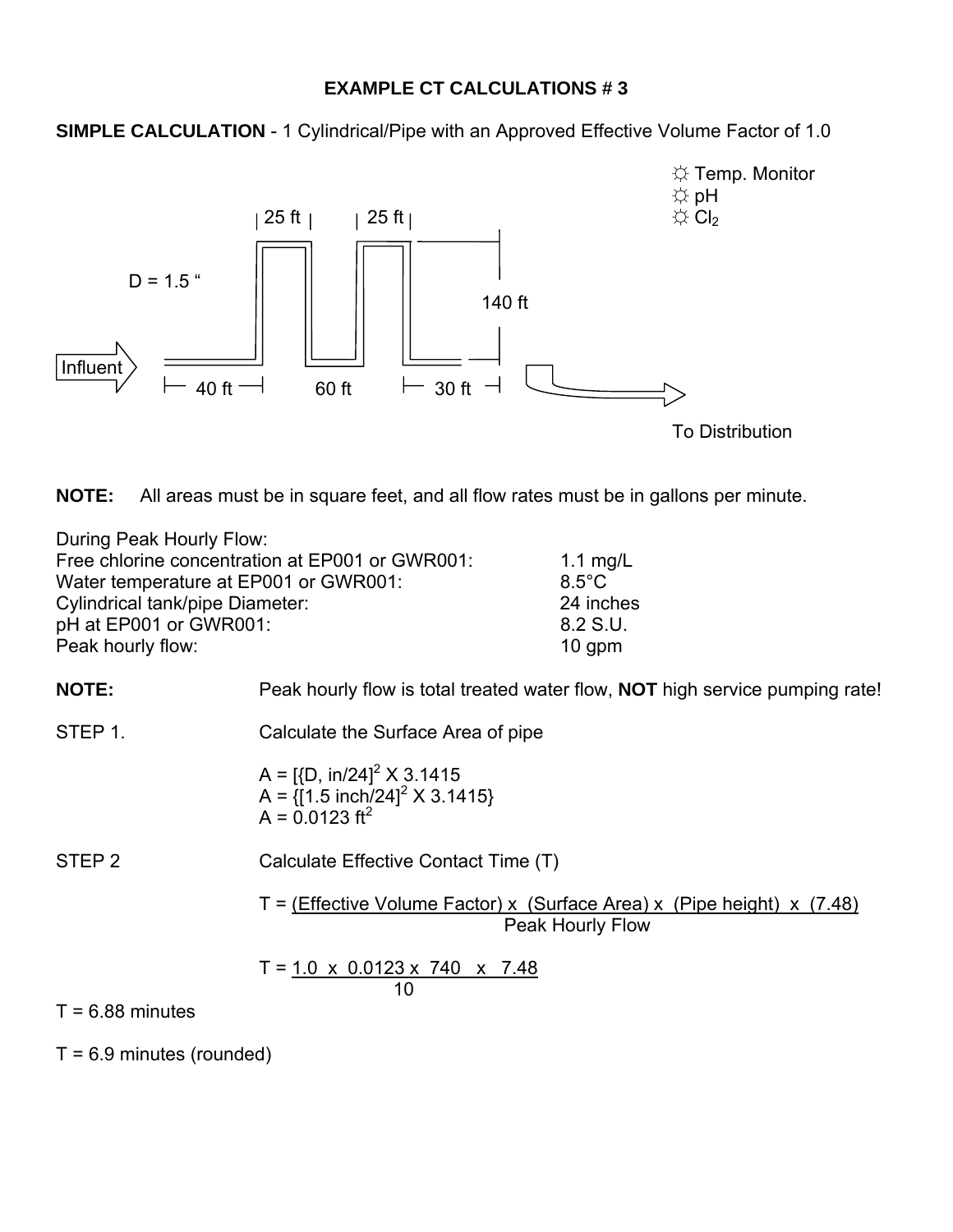STEP 3 Calculate the Actual CT Value during the Peak Hourly Flow

CT = (Free chlorine concentration) x (Contact Time)  $CT = 1.2$  mg/L x 6.9 min  $CT = 8.28$  mg/L – min  $CT = 8.3$  mg/L –min (rounded)

Note: Temperature is rounded down to 8°C and pH is rounded up to 9.0, results may be interpolated from the tables.



CT Values for Inactivation of Viruses by Free Chlorine (pH 8.0- 9.0)

Compare your CT value from Step 3 above with the value you circled in Line B of the table below. If your CT is a number larger than the number you circled in Line B then your system probably provides at least 4-log treatment of viruses.